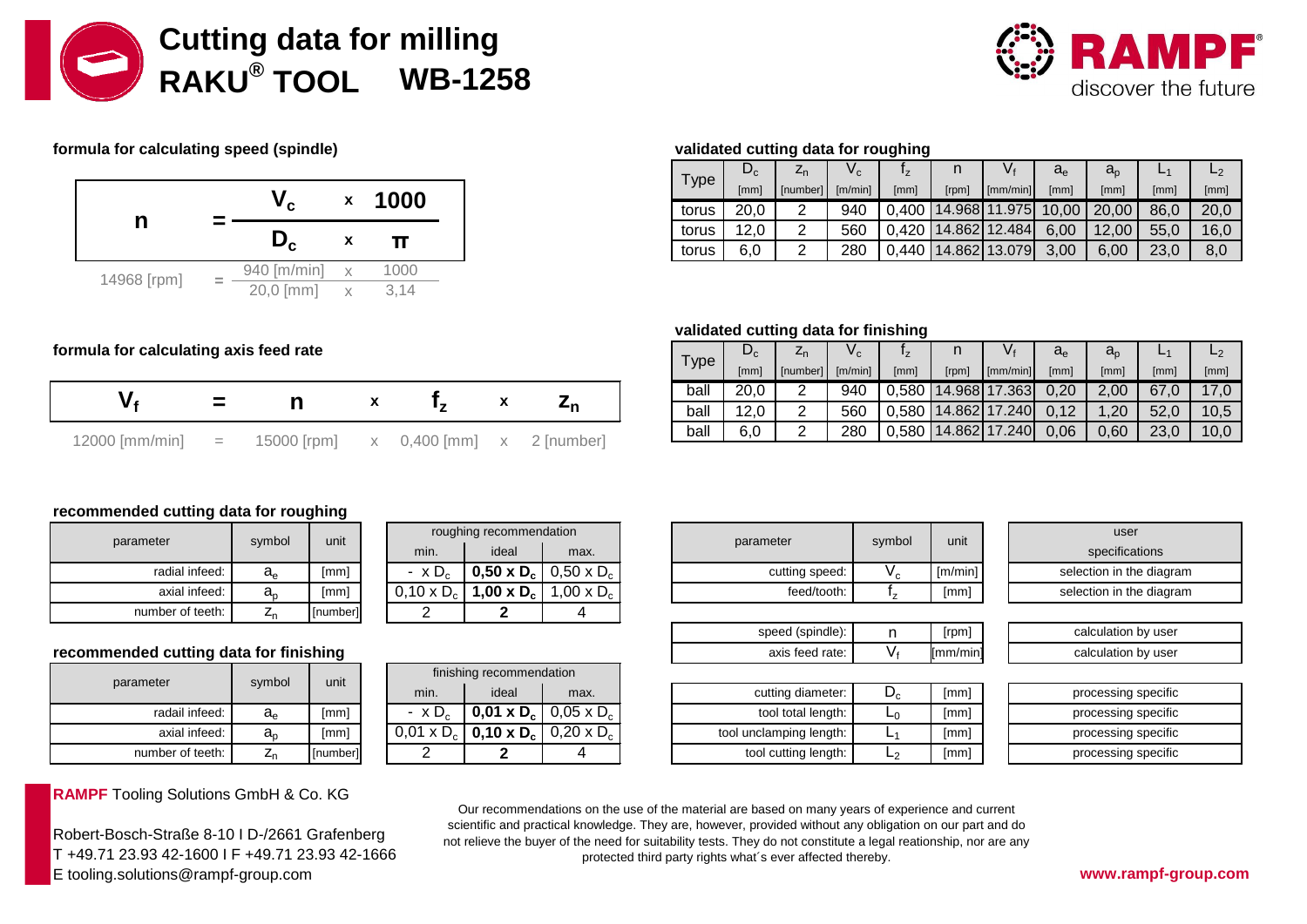





**RAMPF** Tooling Solutions GmbH & Co. KG

Robert-Bosch-Straße 8-10 I D-/2661 Grafenberg T +49.71 23.93 42-1600 I F +49.71 23.93 42-1666 E tooling.solutions@rampf-group.com

Our recommendations on the use of the material are based on many years of experience and current scientific and practical knowledge. They are, however, provided without any obligation on our part and do not relieve the buyer of the need for suitability tests. They do not constitute a legal reationship, nor are any protected third party rights what´s ever affected thereby.

**www.rampf-group.com**